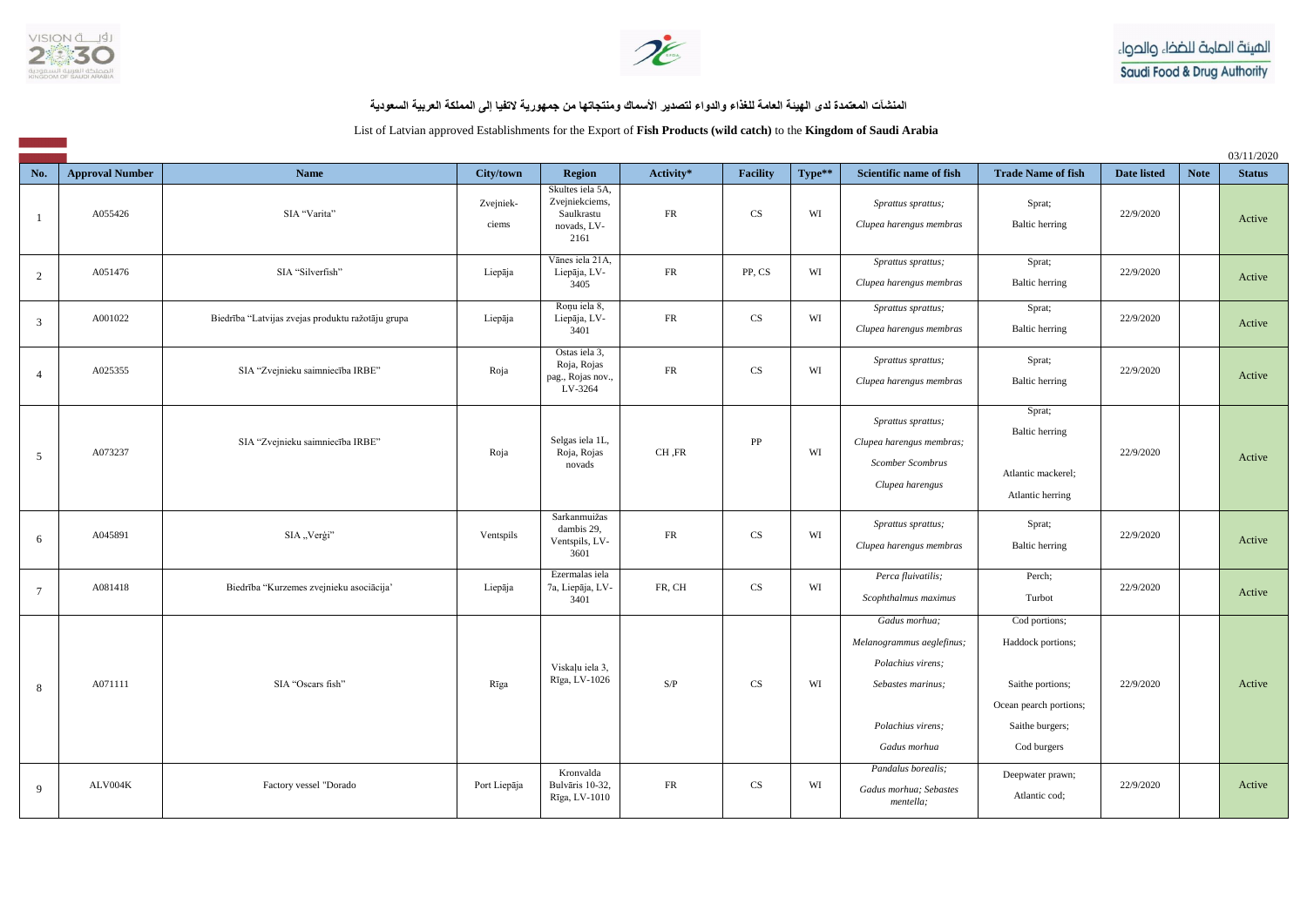



|               |          |                              |              |                                               |            |                            |    | Hippoglossoides platessoides;<br>Pleuronectes platessa;<br>Reinhardtius hippoglossoides;<br>Anarhichas minor                                                              |  |
|---------------|----------|------------------------------|--------------|-----------------------------------------------|------------|----------------------------|----|---------------------------------------------------------------------------------------------------------------------------------------------------------------------------|--|
| 10            | A079003  | Factory vessel<br>"Dorado 2" | Port Liepāja | Kronvalda<br>Bulvāris 10-32,<br>Rīga, LV-1010 | FR,CH      | $\mathop{\rm CS}\nolimits$ | WI | Pandalus borealis;<br>Gadus morhua; Sebastes<br>mentella;<br>Hippoglossoides platessoides;<br>Pleuronectes platessa;<br>Reinhardtius hippoglossoides;<br>Anarhichas minor |  |
| <sup>11</sup> | A081381  | Factory vessel<br>"AUSEKLIS  | Port Rīga    | Jāņa Dikmaņa<br>iela 4-35, Rīga,<br>LV-1013   | FR, CH     | $\mathbf{C}\mathbf{S}$     | WI | Pandalus borealis;<br>Reinhardtius hippoglossoides;<br>Hippoglossoides platessoides;<br>Cancer pagurus; Chionoecetes<br>opilio                                            |  |
| 12            | A082625  | Factory vessel "LAIMA"       | Port Rīga    | Jānā Dikmaņa<br>iela 4-35, Rīga,<br>LV-1013   | ${\sf FR}$ | $\mathop{\rm CS}\nolimits$ | WI | Pandalus borealis;<br>Reinhardtius hippoglossoides;<br>Hippoglossoides platessoides;<br>Cancer pagurus; Chionoecetes<br>opilio                                            |  |
| 13            | A 064373 | Factory vessel "SALDUS"      | Port Rīga    | Jānā Dikmaņa<br>iela 4-35, Rīga,<br>LV-1013   | FR         | $\mathop{\rm CS}\nolimits$ | WI | Pandalus borealis;<br>Reinhardtius hippoglossoides;<br>Hippoglossoides platessoides;                                                                                      |  |

الهيئة الصامة للضخاء والحواء

Saudi Food & Drug Authority

| Red Fish;          |           |        |
|--------------------|-----------|--------|
| American plaice;   |           |        |
|                    |           |        |
| Plaice;            |           |        |
| Greenland halibut; |           |        |
|                    |           |        |
| Spotted wolffish   |           |        |
| Deepwater prawn;   |           |        |
| Atlantic cod;      |           |        |
| Red Fish;          |           |        |
| American plaice;   |           |        |
|                    |           | Active |
| Plaice;            | 22/9/2020 |        |
|                    |           |        |
| Greenland halibut; |           |        |
|                    |           |        |
| Spotted wolffish   |           |        |
| Northen prawn;     |           |        |
| Greenland halibut; |           |        |
|                    |           |        |
| American plaice;   | 22/9/2020 | Active |
|                    |           |        |
| Brown crab;        |           |        |
| Snow crab          |           |        |
| Northen prawn;     |           |        |
| Greenland halibut; |           |        |
|                    |           |        |
| American plaice;   | 22/9/2020 | Active |
|                    |           |        |
| Brown crab;        |           |        |
| Snow crab          |           |        |
| Northen prawn;     |           |        |
| Greenland halibut; | 22/9/2020 | Active |
| American plaice;   |           |        |
|                    |           |        |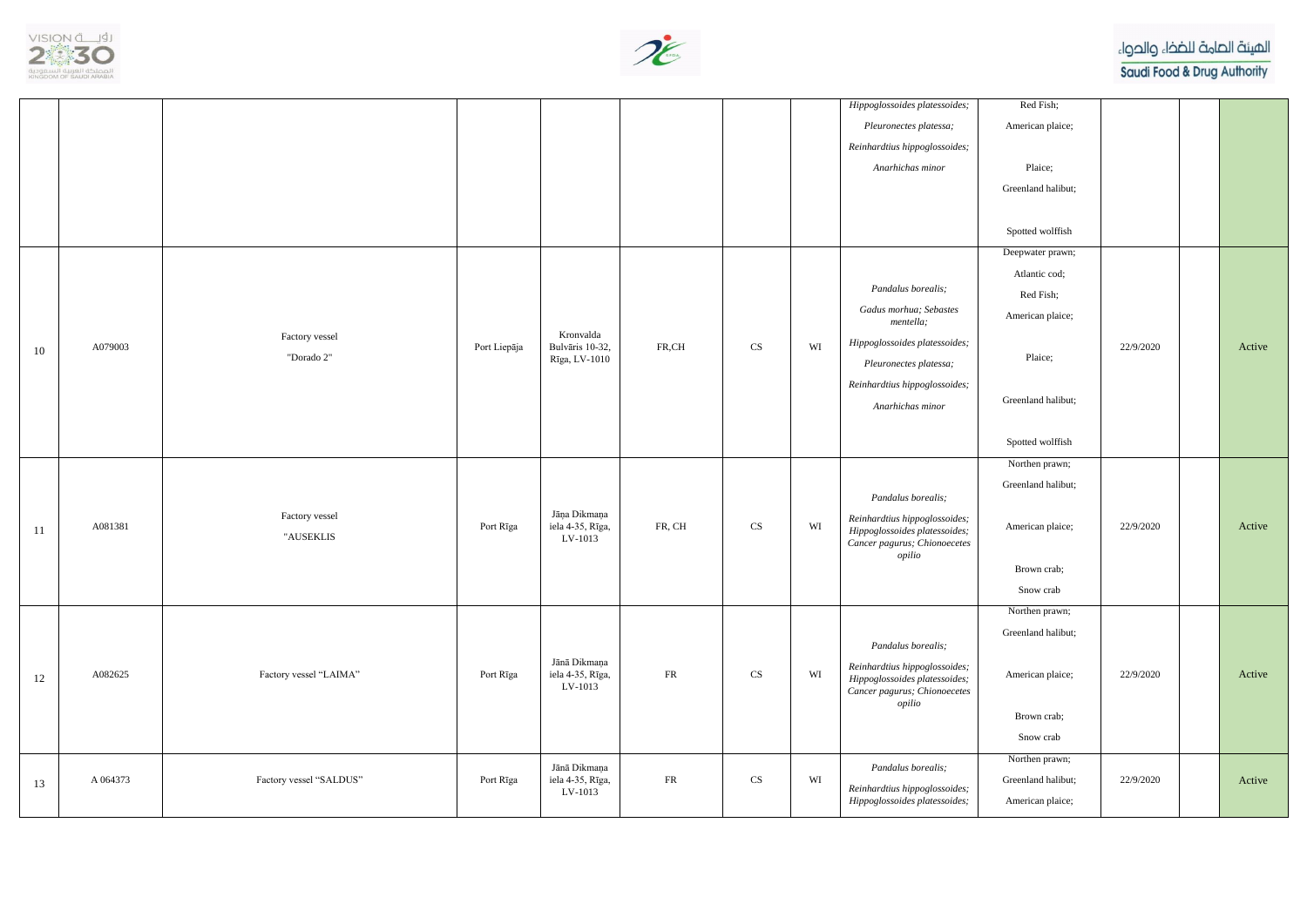



|    |         |                                          |               |                                                                                         |                                                                  |                 |          | Cancer pagurus; Chionoecetes                                                                                                                    | Brown crab;                                                                                                                                  |            |        |
|----|---------|------------------------------------------|---------------|-----------------------------------------------------------------------------------------|------------------------------------------------------------------|-----------------|----------|-------------------------------------------------------------------------------------------------------------------------------------------------|----------------------------------------------------------------------------------------------------------------------------------------------|------------|--------|
|    |         |                                          |               |                                                                                         |                                                                  |                 |          | opilio                                                                                                                                          | Snow crab                                                                                                                                    |            |        |
| 14 | LV28Z   | A/S "Brīvais vilnis"                     | Salacgrīva    | Ostas iela 1,<br>Salacgrīva,<br>Salacgrīvas<br>nov., LV-4033                            | Canned fishery<br>products                                       | $\overline{PP}$ | WI       | Sprattus sprattus; Sardina<br>pilchardus;<br>Scomber scombrus                                                                                   | Sprat;<br>Pilchard, sardine;<br>Atlantic mackerel                                                                                            | 03/11/2020 | Active |
| 15 | A001784 | A/S "Ventspils zivju konservu kombināts" | Ventspils     | Enkuru iela 12,<br>Ventspils, LV-3601                                                   | Canned fishery<br>products                                       | PP              | WI       | Sprattus sprattus                                                                                                                               | Sprat                                                                                                                                        | 03/11/2020 | Active |
| 16 | A013985 | SIA "Karavela"                           | Rīga          | Atlantijas<br>iela15, Rīga,<br>LV-1015                                                  | Canned fishery<br>products and<br>preserved fishery<br>products  | PP              | WI       | Clupea harengus;<br>Salmo salar;<br>Scomber scombrus;<br>Katsuwonus pelamis;<br>Sprattus sprattus                                               | Baltic herring;<br>Atlantic salmon;<br>Atlantic mackerel;<br>Striped tuna;<br>Sprat                                                          | 03/11/2020 | Active |
| 17 | A020096 | SIA "Roja F.C.T."                        | Valdemār-pils | Raiņa iela 10,<br>Valdemārpils,<br>Talsu nov., LV-<br>3260                              | Canned fishery<br>products                                       | $\overline{PP}$ | WI       | Scomber scombrus;<br>Sprattus sprattus;<br>Clupea harengus membras;<br>Clupea harengus;<br>Salmon salar                                         | Atlantic mackerel;<br>Sprat;<br>Baltic herring;<br>Atlantic herring;<br>Atlantic salmon                                                      | 03/11/2020 | Active |
| 18 | A063591 | SIA "Lat eko food"                       | Ādaži         | Muižas iela<br>18A, Ādaži,<br>Ādažu nov.,<br>LV-2164                                    | Canned fishery<br>products                                       | $\overline{PP}$ | WI       | Salmon salar                                                                                                                                    | Atlantic salmon                                                                                                                              | 03/11/2020 | Active |
| 19 | LV59Z   | SIA "Unda"                               | Engure        | Jūras iela 60,<br>Engure, Engures<br>pag., Engures<br>nov., LV-3113                     | Canned fishery<br>products                                       | PP              | WI       | Sprattus sprattus;<br>Clupea harengus                                                                                                           | Sprat;<br>Atlantic herring                                                                                                                   | 03/11/2020 | Active |
| 20 | LV36Z   | SIA "Banga Ltd"                          | Roja          | Akas iela 74,<br>Roja, Rojas<br>pag., Rojas nov.,<br>LV-3264<br>Karjers<br>"Pērtnieki", | Canned fishery<br>products<br>CH, FR, Canned<br>fishery products | PP<br>PP        | WI<br>WI | Scomber scombrus;<br>Sprattus sprattus;<br>Clupea harengus membras;<br>Salmon salar;<br>Mytilus spp;<br>Clupea harengus<br>Oncorhynchus mykiss; | Atlantic mackerel;<br>Sprat;<br>Baltic herring;<br>Atlantic salmon;<br>Mussels Mytilus mussels<br>nei;<br>Atlantic herring<br>Rainbow trout; | 03/11/2020 | Active |
| 21 | A068300 | SIA "Vlakon"                             | Sakstagala    | Sakstagala pag.,<br>Rēzeknes nov.,<br>LV-4638                                           |                                                                  |                 |          | Scomber Scombrus<br>Clupea harengus;                                                                                                            | Atlantic mackerel;<br>Atlantic herring;                                                                                                      | 03/11/2020 | Active |
| 22 | A081059 | SIA "Royal Nordic"                       | Rīga          | Bukaišu iela 2,<br>Rīga                                                                 | CH, FR                                                           | PP              | WI       | Salmon salar;<br>Thuna Fish                                                                                                                     | Atlantic salmon;<br>Thunus Albacore                                                                                                          | 03/11/2020 | Active |

الهيئة الصامة للضخاء والحواء

Saudi Food & Drug Authority